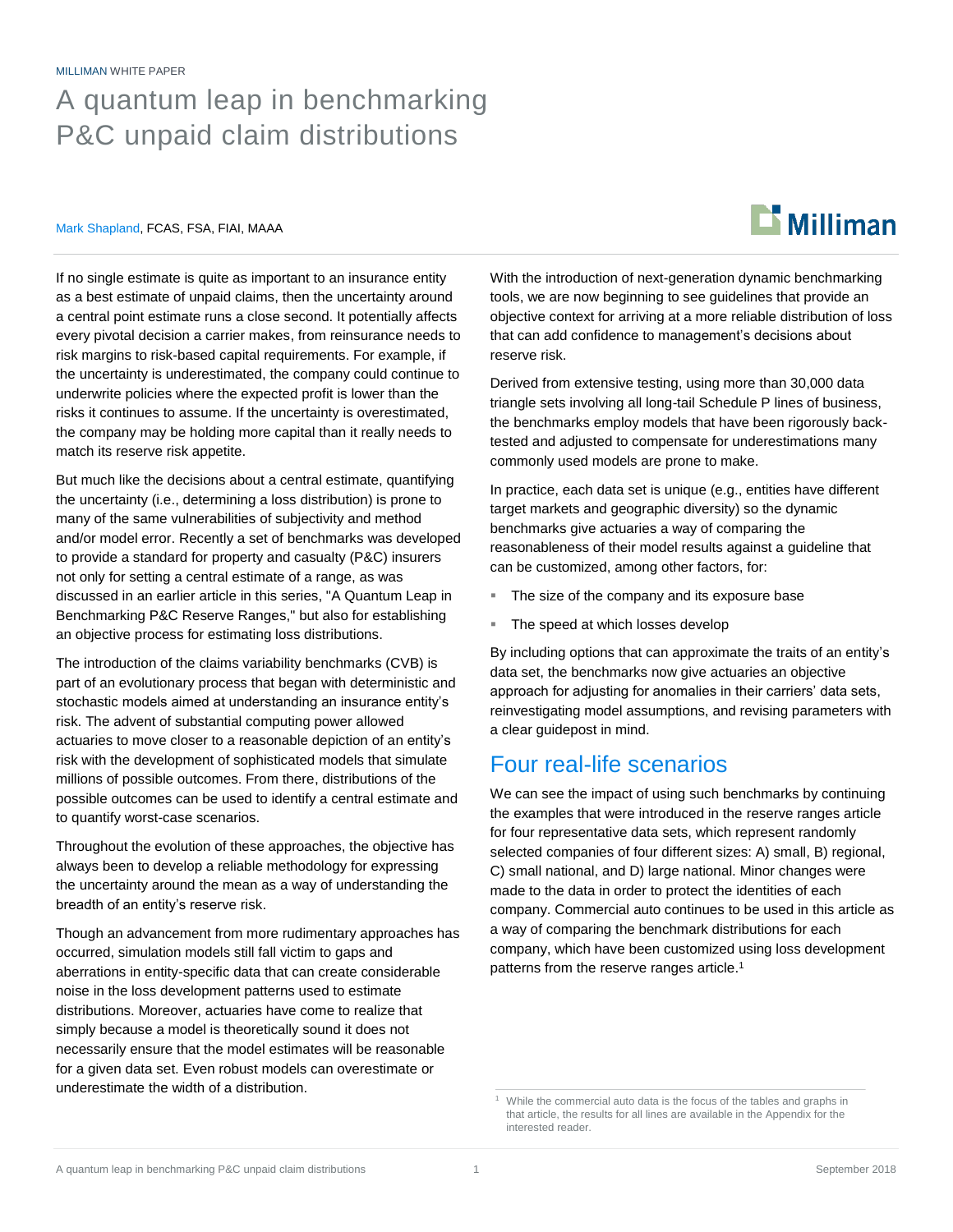**FIGURE 1: COMMERCIAL AUTO DISTRIBUTIONS FOR COMPANY A**



COMPANY A - COMMERCIAL AUTO LIABILITY

A common method used to estimate an unpaid claim distribution is to assume that the central estimate from the deterministic process is the mean and then use either the Mack or Over-Dispersed Poisson (ODP) Bootstrap model to estimate the associated uncertainty. To approximate this common method here, the OPD Bootstrap paid chain ladder (ODP Pd CL) model has been used.<sup>2</sup>

Figure 1, which shows the mean, standard deviation, coefficient of variation (CoV), and results for key percentiles, provides actuaries a way of comparing the results they obtain from their own models, in this case the ODP Pd CL, with those from the customized benchmark. The means for the ODP Pd CL and customized benchmark are the same, but the standard deviation and CoV for the ODP Pd CL model show much less uncertainty than those from the benchmark.

For Company A, the difference is barely noticeable at the 75<sup>th</sup> percentile, but because of the skewness of the loss distribution, the degree to which the ODP Pd CL appears to underestimate

losses, based on the illustrative user's data, becomes apparent at the 90<sup>th</sup> percentile, where the ODP Pd CL losses are 20% less than those for the benchmark. By the 99.5<sup>th</sup> percentile, the ODP Pd CL losses are only 42% of the amount estimated by the benchmark. The actuary can still assess whether this difference is due to some characteristic of the portfolio, but without a benchmark a reasonability check is not possible.

Underestimating is a common shortcoming of many single-model approaches that are used today and a central focus of the development of the dynamic benchmark that accommodates for the size of the exposures. Under the benchmarks, the exposure base is figured into the guideline whose assumptions reflect the changes in volatility around the mean based on the many realworld data sets used to calculate the loss distribution. In this sense, the benchmark has been "fitted" to the exposure size of the company.

<sup>&</sup>lt;sup>2</sup> For all of the models used in these illustrations, only standard model assumptions were used in order to replicate how an actuary might approach these estimates in practice. No attempt was made to calibrate the model assumptions to the benchmarks.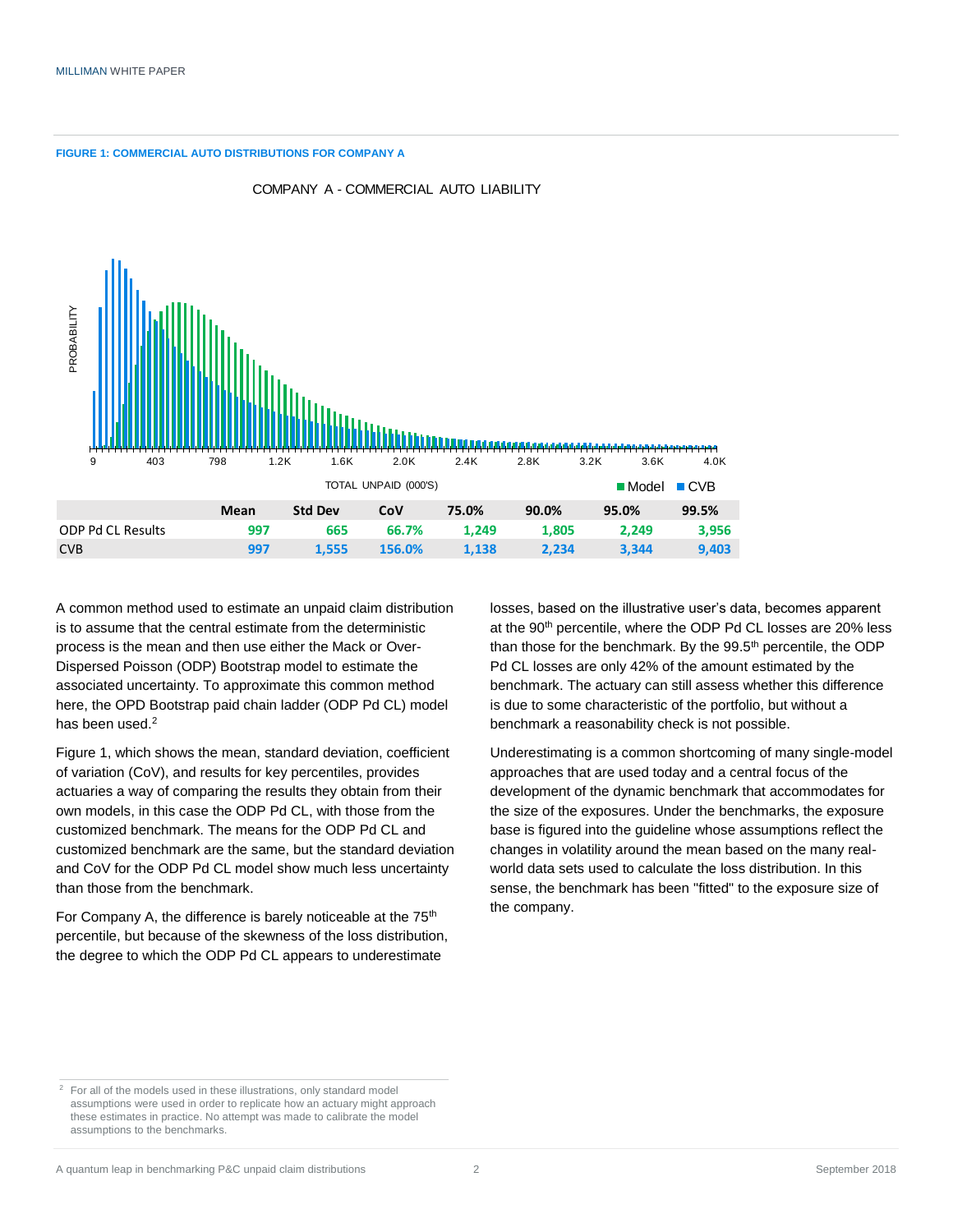

In Figure 2, which provides the same indices for commercial auto but in this case for Company B, the regional carrier, the standard deviation and CoV for both the ODP Pd CL and benchmark narrow when compared with the mean. ODP Pd CL estimates are more closely aligned with the benchmark, but still largely underestimate it, most notably at the 99.5<sup>th</sup> percentile where the estimate for ODP Pd CL is approximately 25% less than those for the benchmark.

Similar results can be seen in Figures 3 and 4, which provide commercial auto results for Company C, the small national company, and Company D, the large national company, respectively. The standard deviation and CoV for both approaches continue to narrow when compared with the mean, but estimates for the ODP Pd CL for both companies continue to underestimate losses, compared with those for the benchmarks,

especially at the 99.5<sup>th</sup> percentile, where they are short by approximately one-third.

In each case, the single-model approach undershoots benchmark loss expectations at higher percentiles by a significant margin that might not otherwise be evident to actuaries, or if it is, often leaves them debating the merits of different models.

And while actuarial judgment is still a key factor in applying the guidelines, it can now be enhanced by a benchmark that lends objectivity and direction to the process of finding a suitable loss distribution that better characterizes the underlying data and a company's risks, especially for worst-case scenarios. Actuaries can systematically rethink the assumptions they made and the sufficiency or insufficiency of their data sets and explore different options to better gauge whether their model results are reasonable.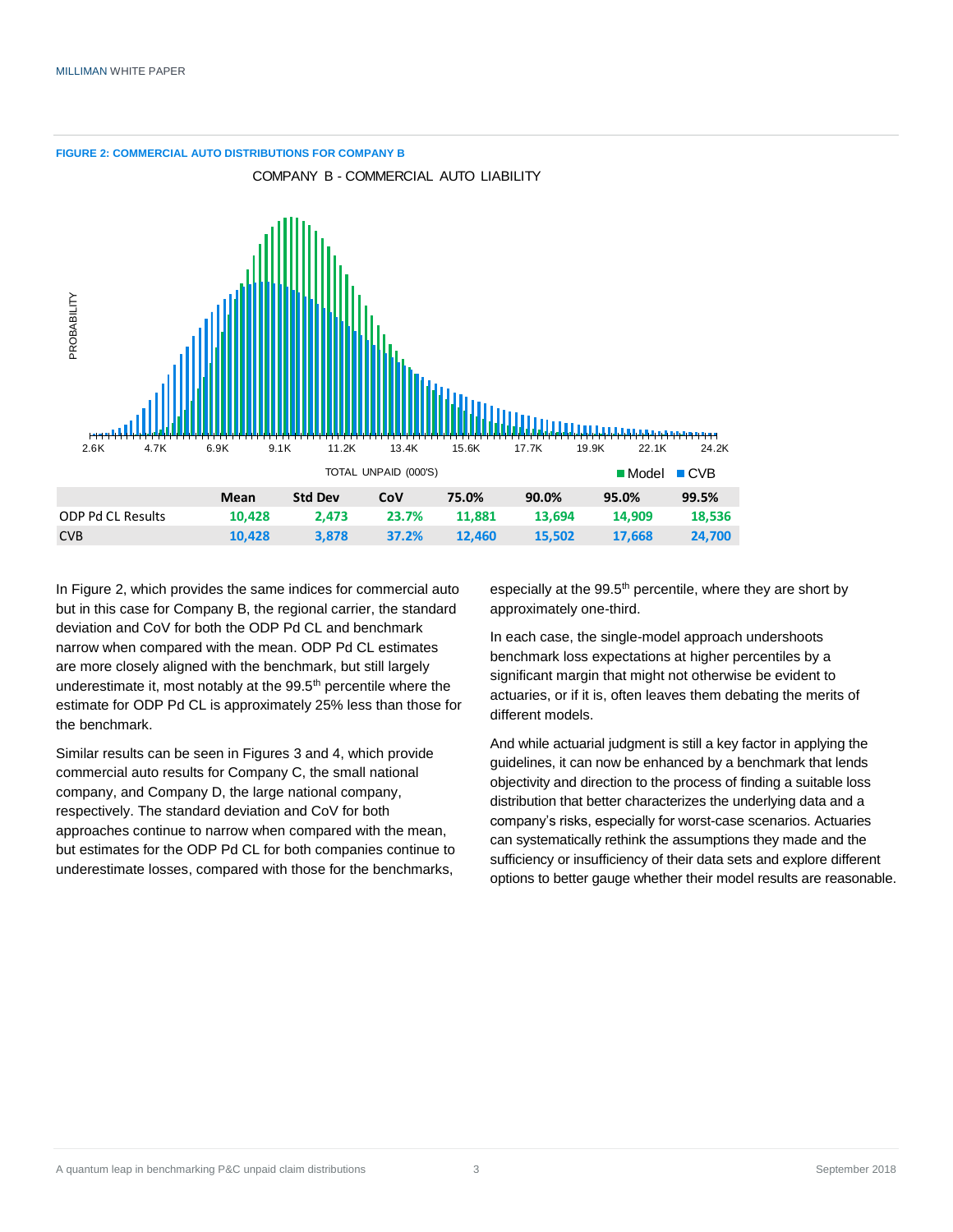

**FIGURE 4: COMMERCIAL AUTO DISTRIBUTIONS FOR COMPANY D**

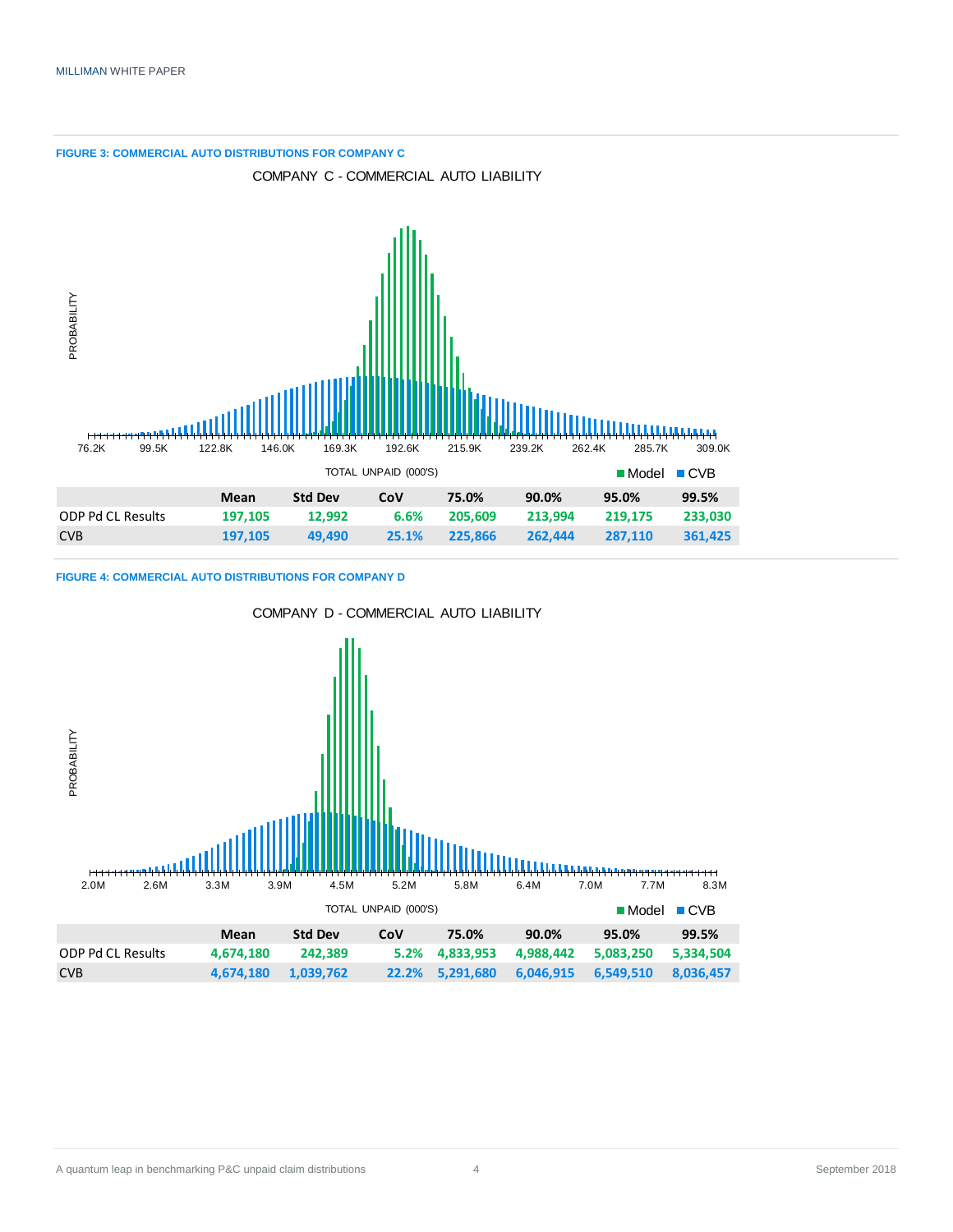## A higher order of sophistication

As the above examples illustrate, a single-model approach is often prone to model error, some of which can be overcome with the use of multiple models. For example, Figures 5 through 8 show that the combined use of four models yields results that more closely approximate those for the benchmark.<sup>3</sup> For Companies A and C, losses from the four-model approach are still well short of the benchmark but are definitely closer to the benchmark estimates than the single model. For Companies B and D, they are within 3% of benchmark losses. As noted above, by using standard assumptions for the model results the figures illustrate the value in having the benchmarks as a basis for calibrating the model assumptions.

For both the single-model and multiple-model approaches, it is also possible for the model results to indicate a wider distribution than the benchmarks.<sup>4</sup> However, the goal is to gain confidence in the most realistic estimate of the width as both underestimation and overestimation have risk management consequences.

For the actuary whose multiple-model approach still differs from the guideline, the benchmarks offer a pathway for investigating how each model influences results and can inform actuarial decisions on the weights that should be given to each model. For the actuary whose multiple-model approach tracks the guideline, the benchmarks can help to validate the approach and add a level of confidence to the decision making.

But whether a single-model or multiple-model approach is used, actuaries now have a process that helps to ensure trust in the loss distribution and clears the way for a better understanding of the real uncertainties around risk. This understanding can better inform management's thinking about risk transfer and provide a more solid footing for decisions around enterprise risk management, topics to be discussed in subsequent articles.

#### **FIGURE 5: COMMERCIAL AUTO DISTRIBUTIONS FOR COMPANY A**



COMPANY A - COMMERCIAL AUTO LIABILITY

*\* Model Results based on weighting of 4 different models.*

<sup>3</sup> The four models used are all based on the ODP Bootstrap model framework described in the Shapland monograph for paid and incurred data using the chain ladder and Bornhuetter-Ferguson algorithms. For simplicity all four models were given equal weight for each accident year.

<sup>4</sup> Without calibrating the model assumptions, the data characteristics can also lead to estimated distributions that are wider than the benchmarks. Examples of wider distributions are shown in the Appendix.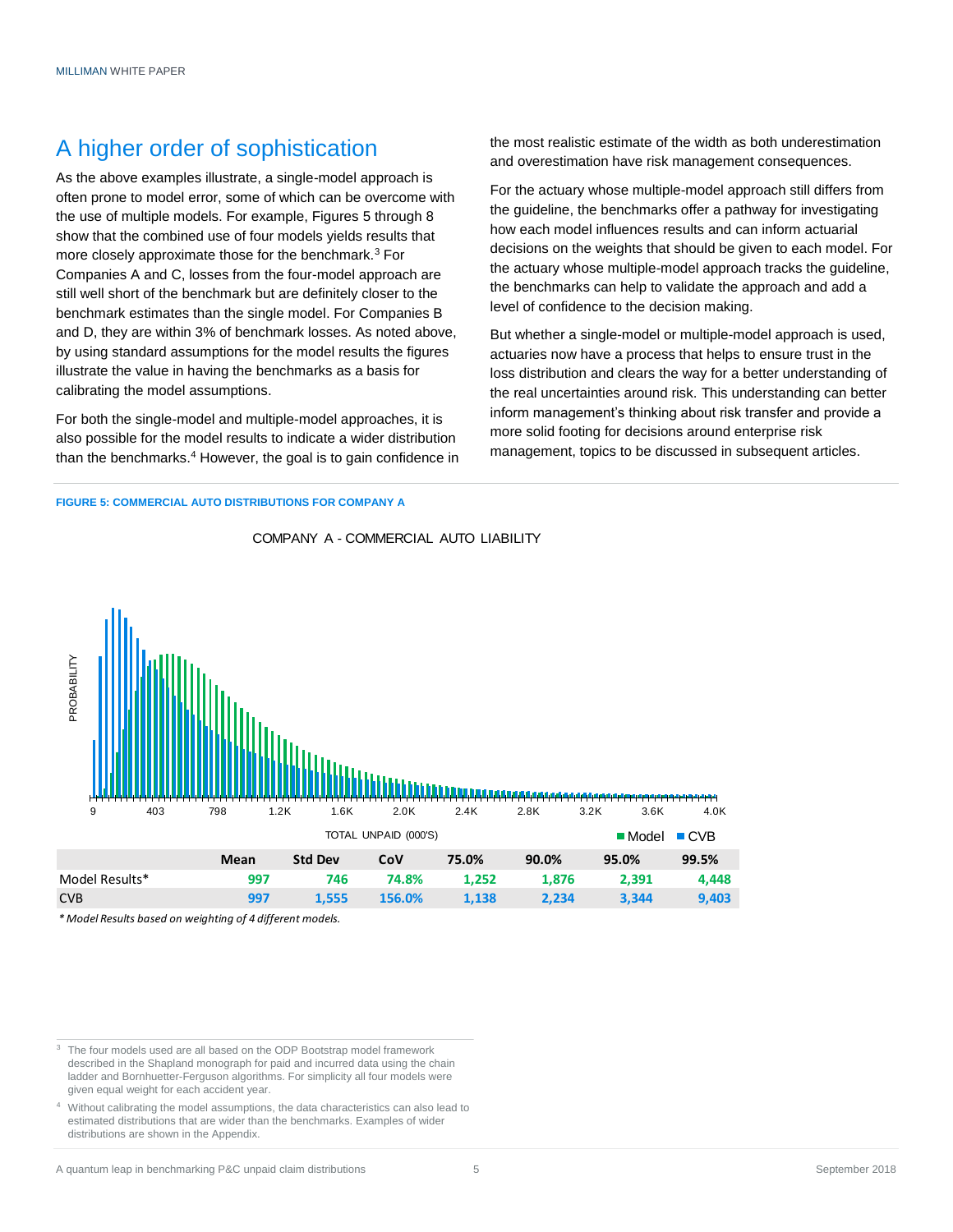**FIGURE 6: COMMERCIAL AUTO DISTRIBUTIONS FOR COMPANY B**



**FIGURE 7: COMMERCIAL AUTO DISTRIBUTIONS FOR COMPANY C**



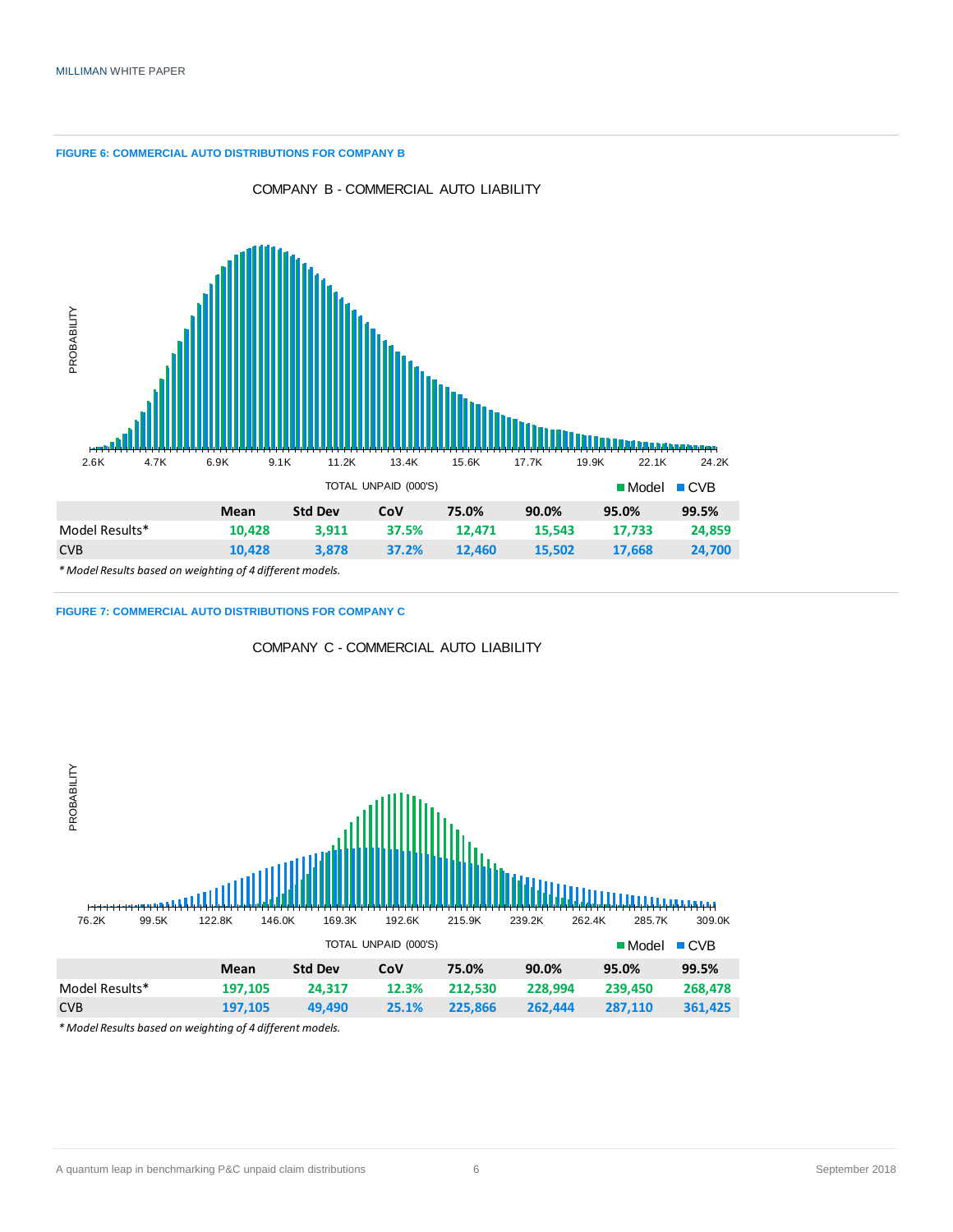**FIGURE 8: COMMERCIAL AUTO DISTRIBUTIONS FOR COMPANY D**



COMPANY D - COMMERCIAL AUTO LIABILITY

*\* Model Results based on weighting of 4 different models.*

# Milliman

Milliman is among the world's largest providers of actuarial and related products and services. The firm has consulting practices in life insurance and financial services, property & casualty insurance, healthcare, and employee benefits. Founded in 1947, Milliman is an independent firm with offices in major cities around the globe.

[milliman.com](http://www.milliman.com/)

**CONTACT** Mark Shapland [mark.shapland@milliman.com](mailto:mark.shapland@milliman.com)

© 2018 Milliman, Inc. All Rights Reserved. The materials in this document represent the opinion of the authors and are not representative of the views of Milliman, Inc. Milliman does not certify the information, nor does it guarantee the accuracy and completeness of such information. Use of such information is voluntary and should not be relied upon unless an independent review of its accuracy and completeness has been performed. Materials may not be reproduced without the express consent of Milliman.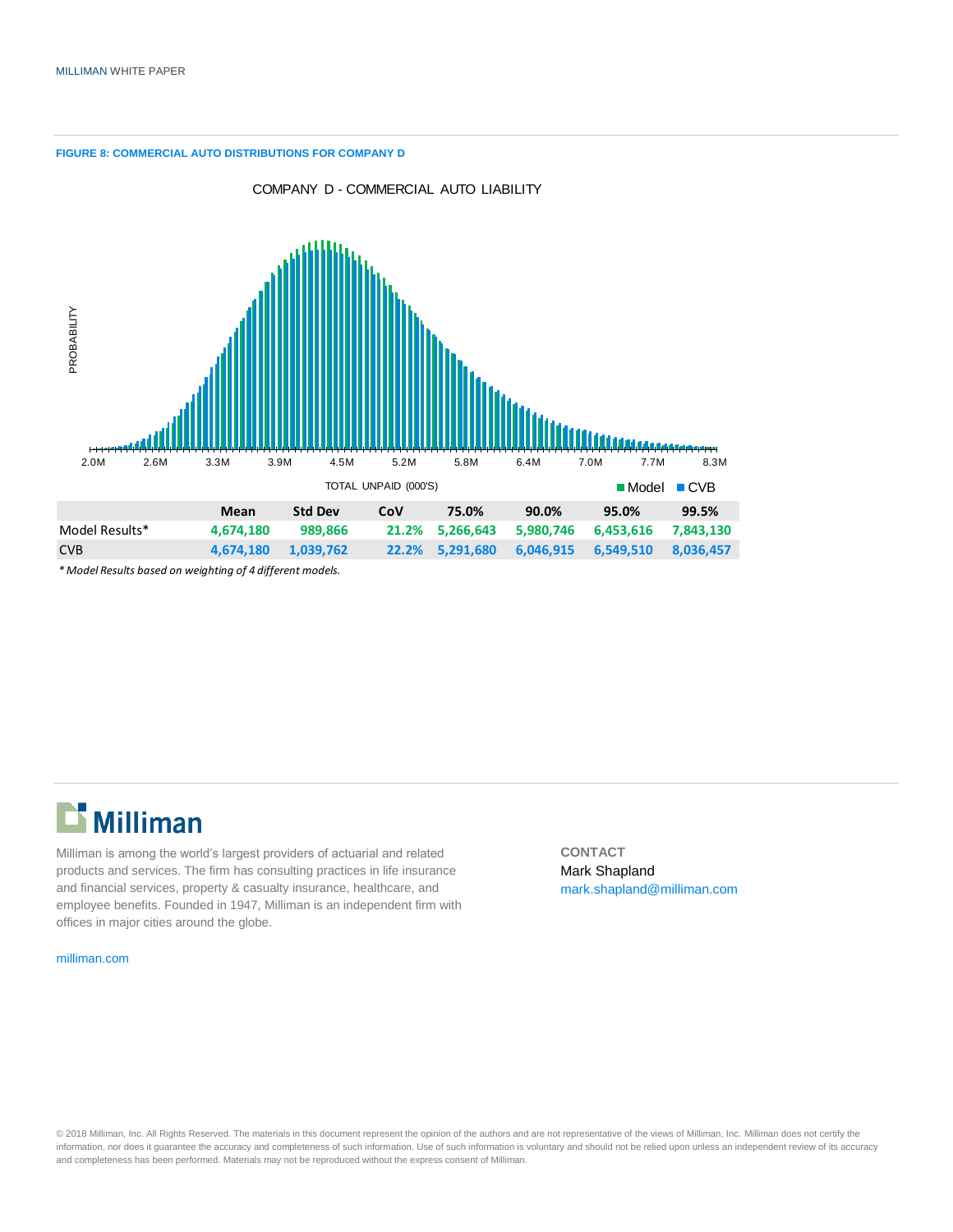#### **FIGURE 9: COMMERCIAL AUTO**



COMPANY A - COMMERCIAL AUTO LIABILITY

**FIGURE 10: MEDICAL PROFESSIONAL LIABILITY: OCCURRENCE**



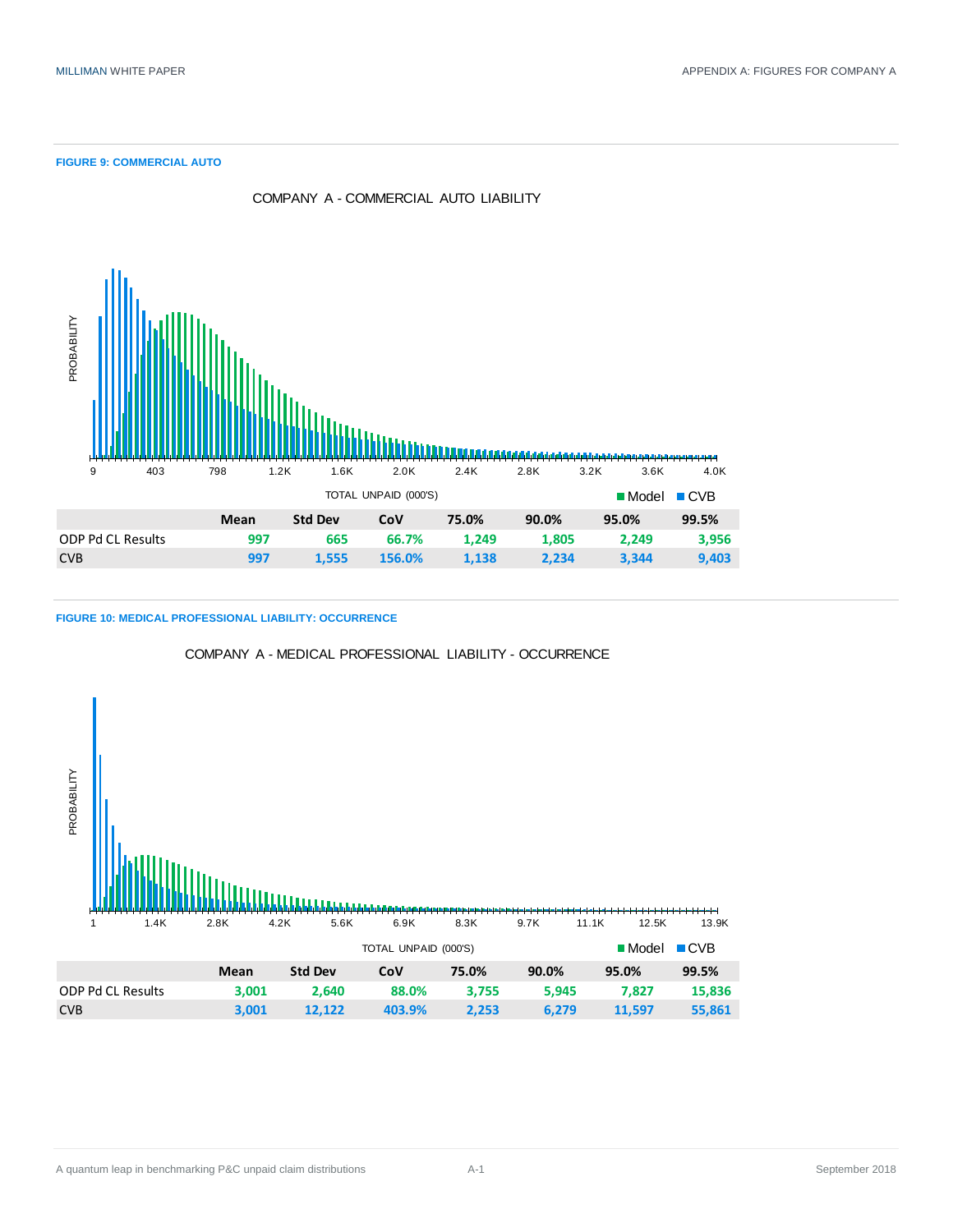#### **FIGURE 11: PRODUCTS LIABILITY: OCCURRENCE**



COMPANY A - PRODUCTS LIABILITY - OCCURRENCE

|                   |        | TOTAL UNPAID (000'S) |        | $\blacksquare$ Model $\blacksquare$ CVB |        |        |         |
|-------------------|--------|----------------------|--------|-----------------------------------------|--------|--------|---------|
|                   | Mean   | <b>Std Dev</b>       | CoV    | 75.0%                                   | 90.0%  | 95.0%  | 99.5%   |
| ODP Pd CL Results | 15.176 | 30,881               | 203.5% | 15,866                                  | 34.498 | 54.913 | 180,720 |
| <b>CVB</b>        | 15.176 | 12.493               | 82.3%  | 19.033                                  | 29.454 | 38.251 | 74.725  |

### **FIGURE 12: WORKERS' COMPENSATION**



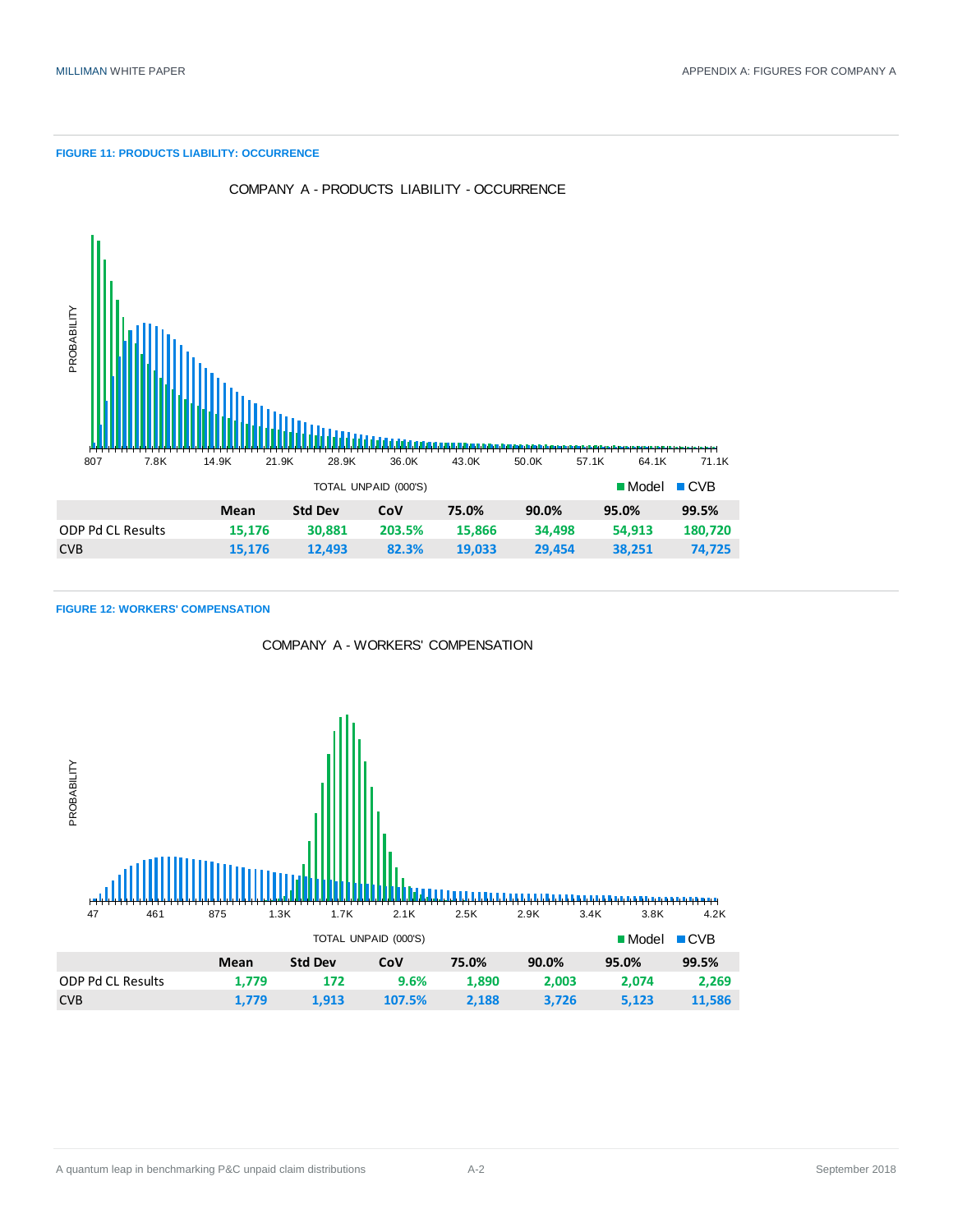#### **FIGURE 13: COMMERCIAL AUTO**



COMPANY A - COMMERCIAL AUTO LIABILITY





COMPANY A - MEDICAL PROFESSIONAL LIABILITY - OCCURRENCE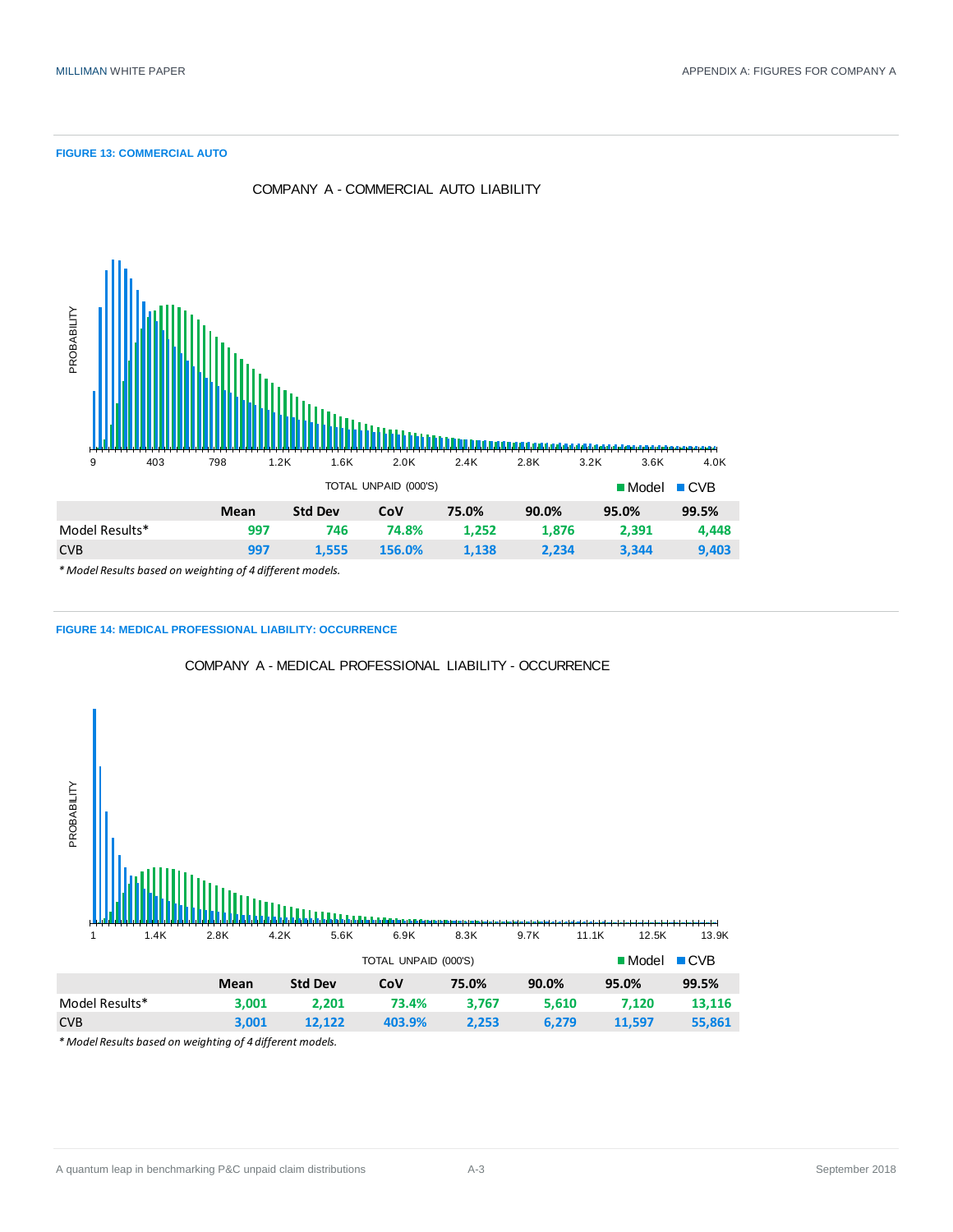#### **FIGURE 15: PRODUCTS LIABILITY: OCCURRENCE**



COMPANY A - PRODUCTS LIABILITY - OCCURRENCE

#### **FIGURE 16: WORKERS' COMPENSATION**

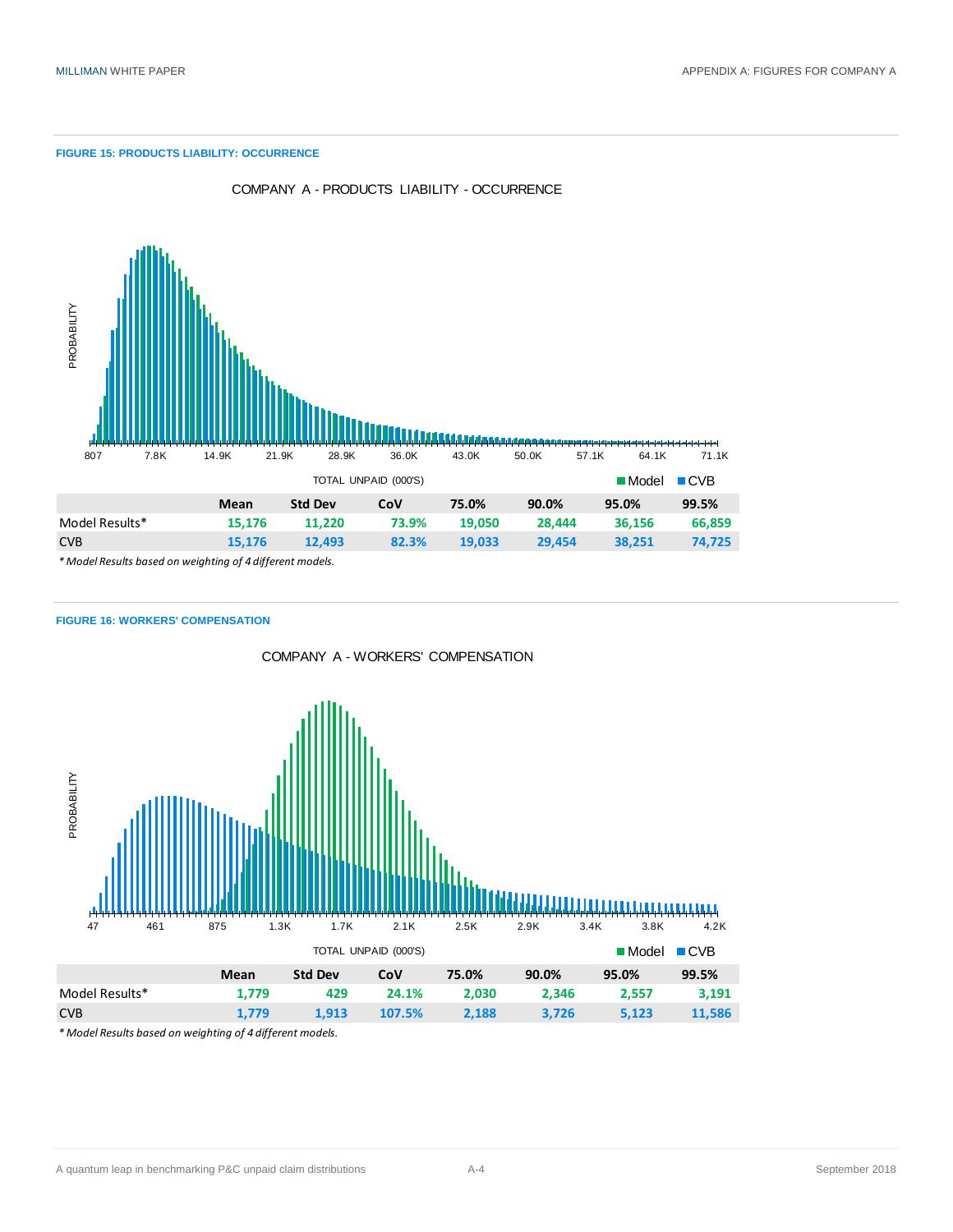**FIGURE 17: COMMERCIAL AUTO**



### **FIGURE 18: COMMERCIAL MULTI-PERIL**



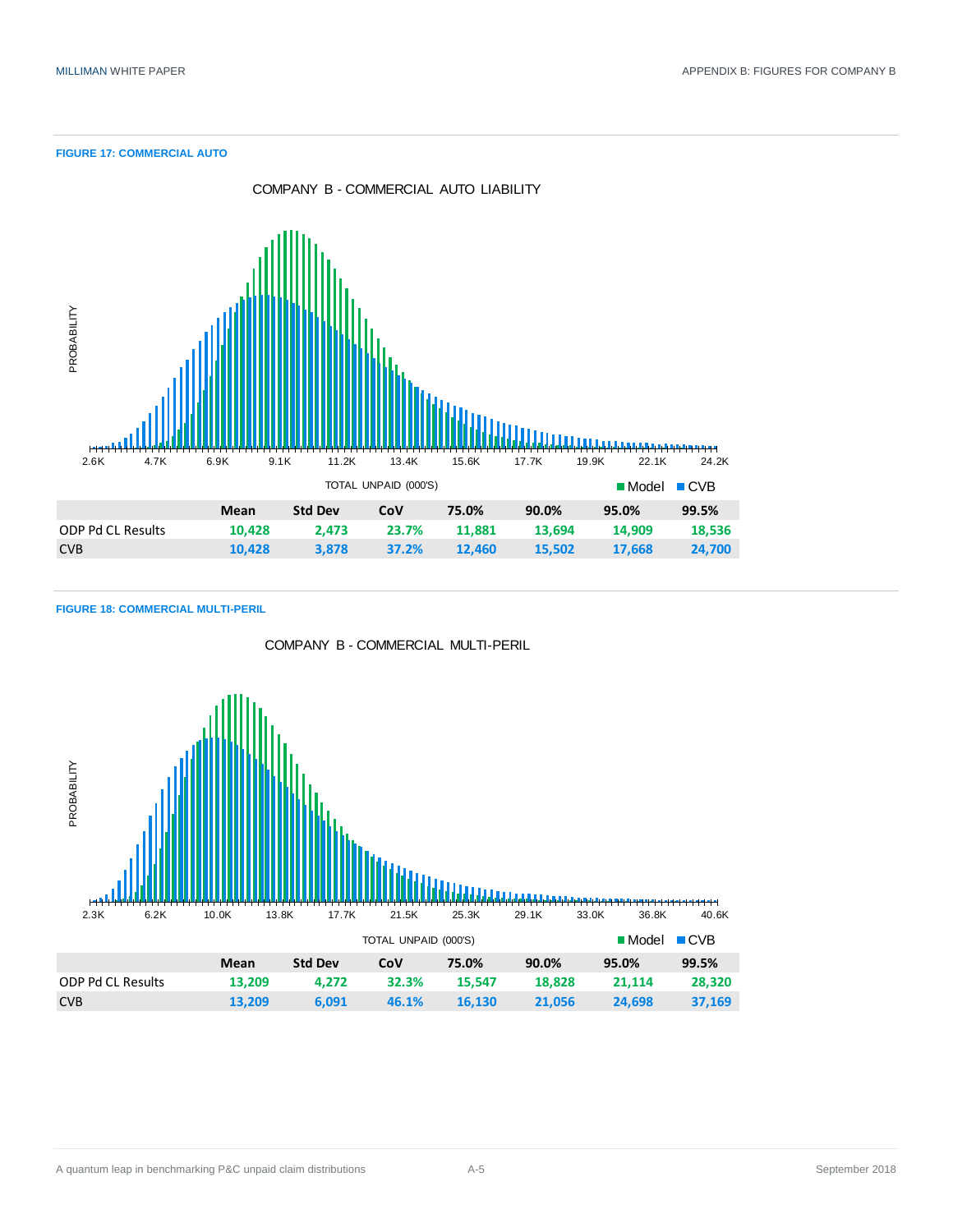#### **FIGURE 19: OTHER LIABILITY: OCCURRENCE**



**FIGURE 20: SPECIAL LINES**

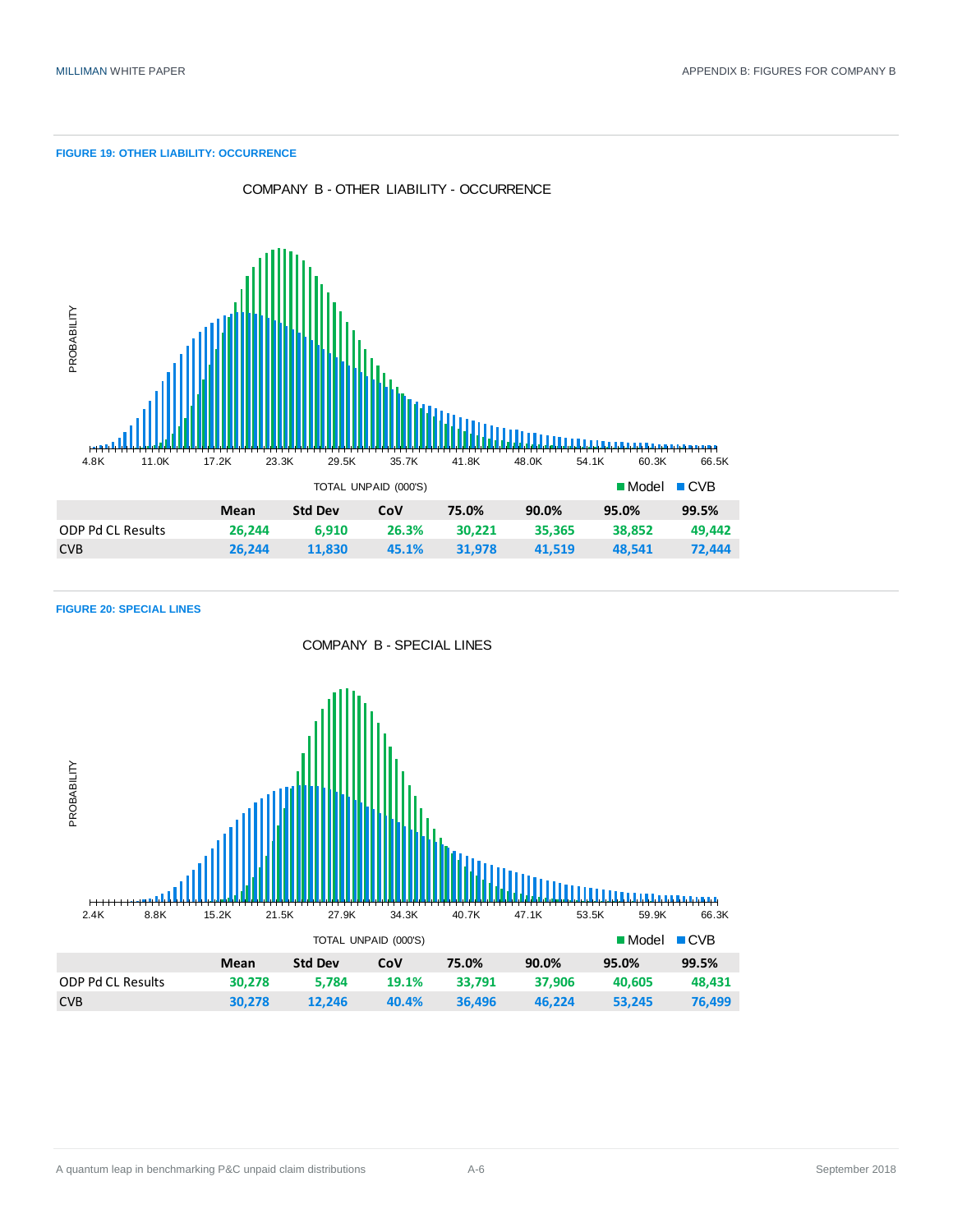**FIGURE 21: COMMERCIAL AUTO**



**FIGURE 22: COMMERCIAL MULTI-PERIL**

COMPANY B - COMMERCIAL MULTI-PERIL

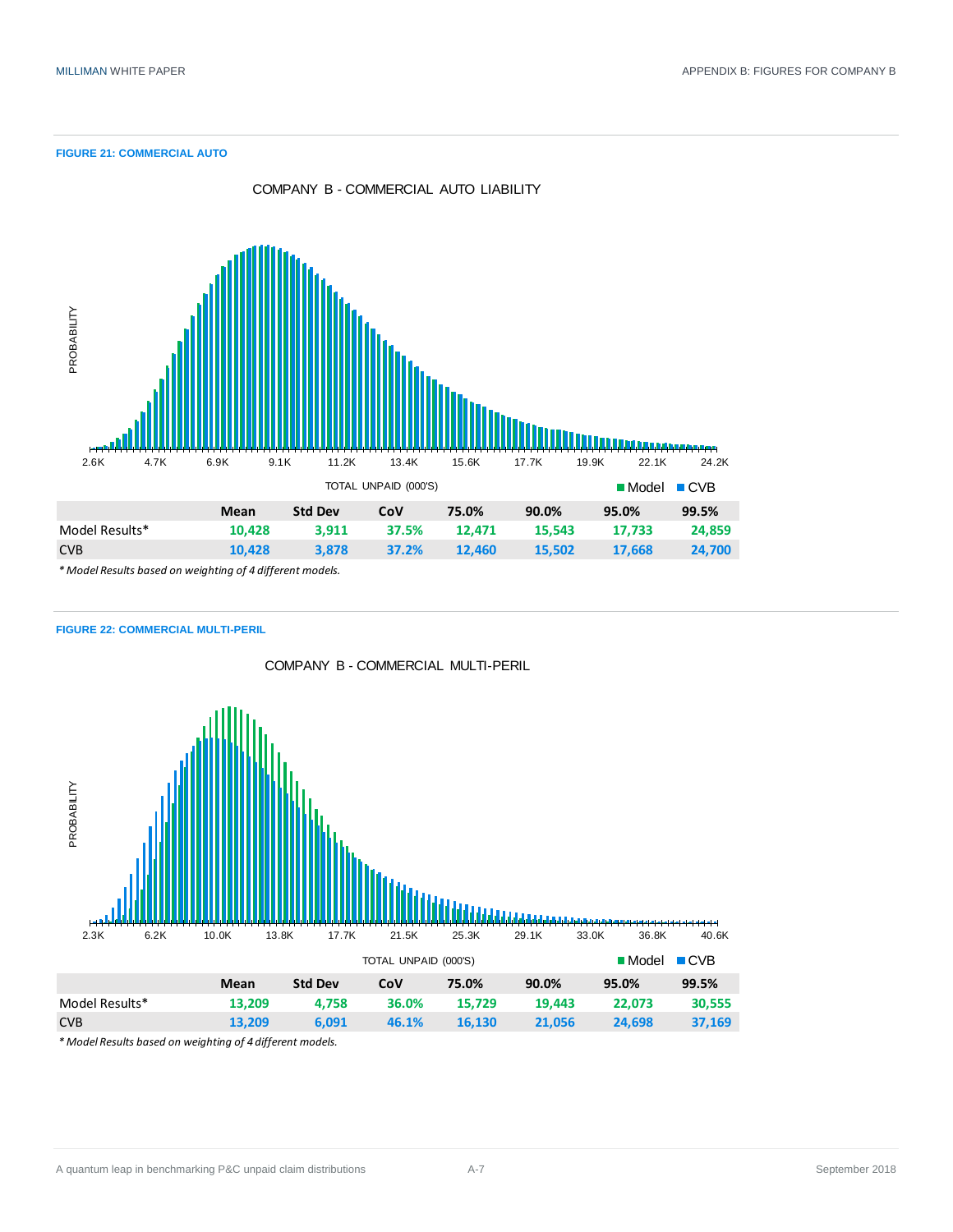#### **FIGURE 23: OTHER LIABILITY: OCCURRENCE**



COMPANY B - OTHER LIABILITY - OCCURRENCE

*\* Model Results based on weighting of 4 different models.*



COMPANY B - SPECIAL LINES

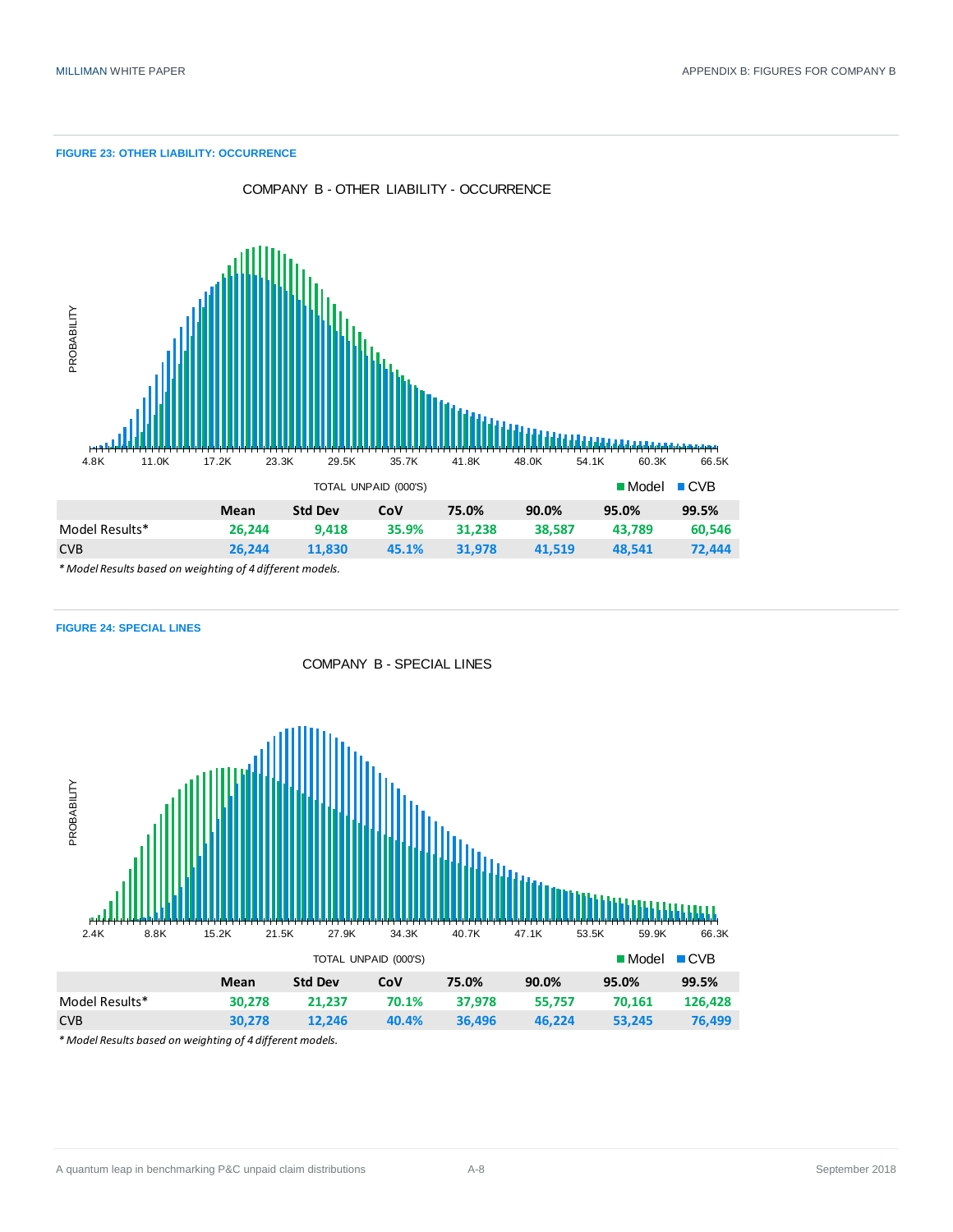**FIGURE 25: COMMERCIAL AUTO**



**FIGURE 26: REINSURANCE: NON-PROPORTIONAL ASSUMED LIABILITY**



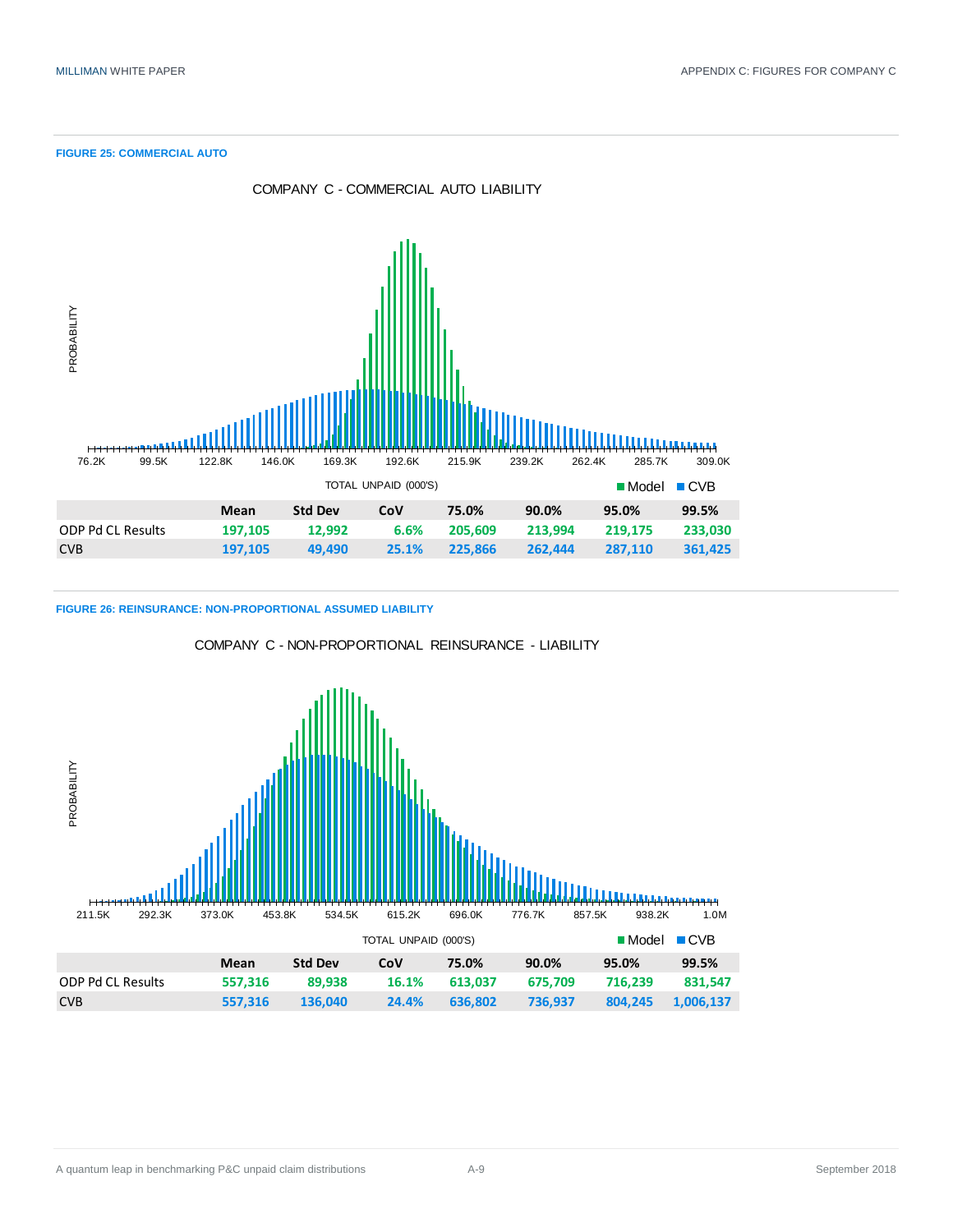#### **FIGURE 27: REINSURANCE: NON-PROPORTIONAL ASSUMED PROPERTY**





|                          |         | $\blacksquare$ Model $\blacksquare$ CVB |       |         |         |         |         |
|--------------------------|---------|-----------------------------------------|-------|---------|---------|---------|---------|
|                          | Mean    | <b>Std Dev</b>                          | CoV   | 75.0%   | 90.0%   | 95.0%   | 99.5%   |
| <b>ODP Pd CL Results</b> | 212.701 | 45.292                                  | 21.3% | 239.787 | 272.485 | 294.150 | 357.857 |
| <b>CVB</b>               | 212.701 | 126.372                                 | 59.4% | 264.962 | 369.950 | 451.748 | 753.709 |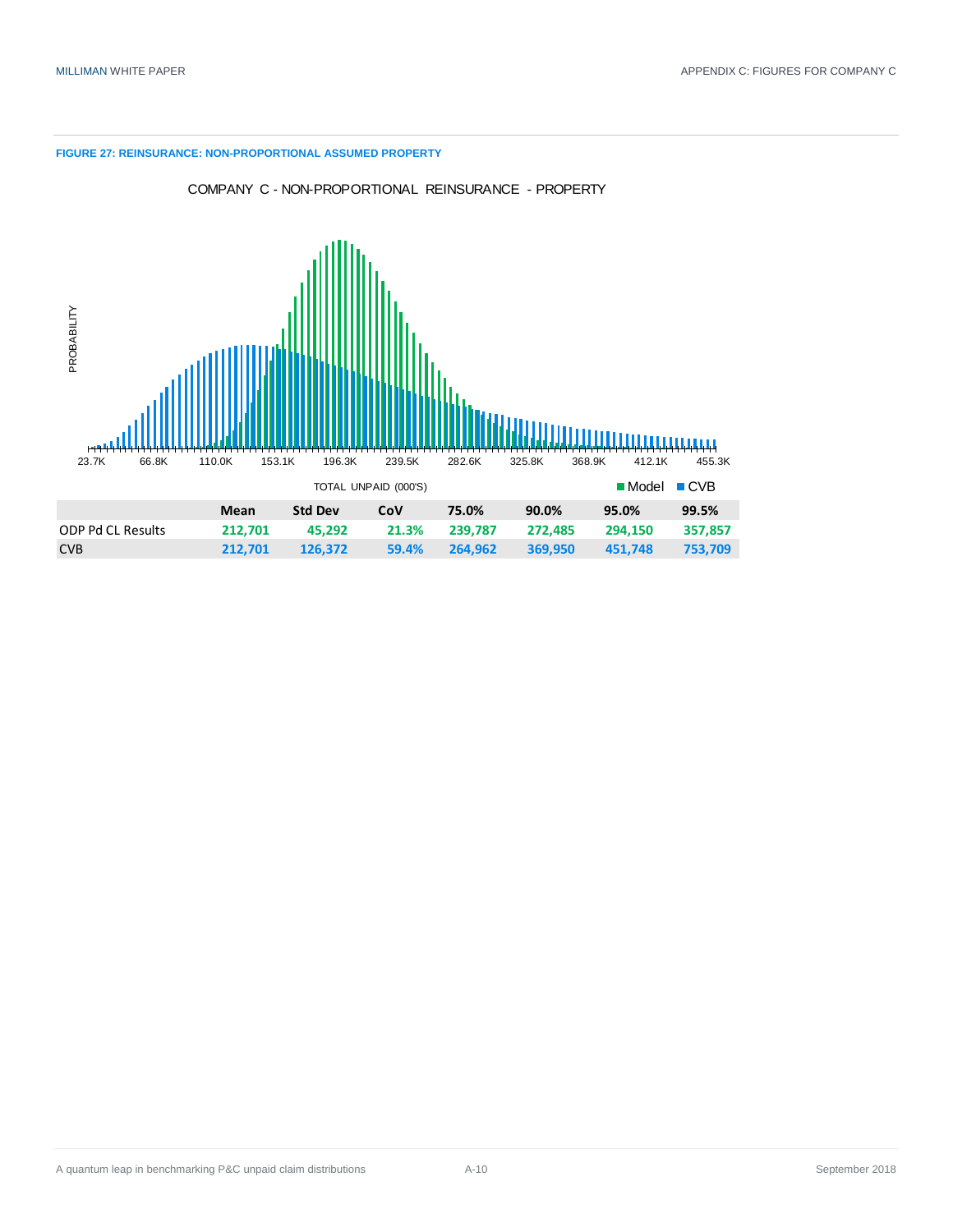**FIGURE 28: COMMERCIAL AUTO**



**FIGURE 29: REINSURANCE: NON-PROPORTIONAL ASSUMED LIABILITY**

COMPANY C - NON-PROPORTIONAL REINSURANCE - LIABILITY

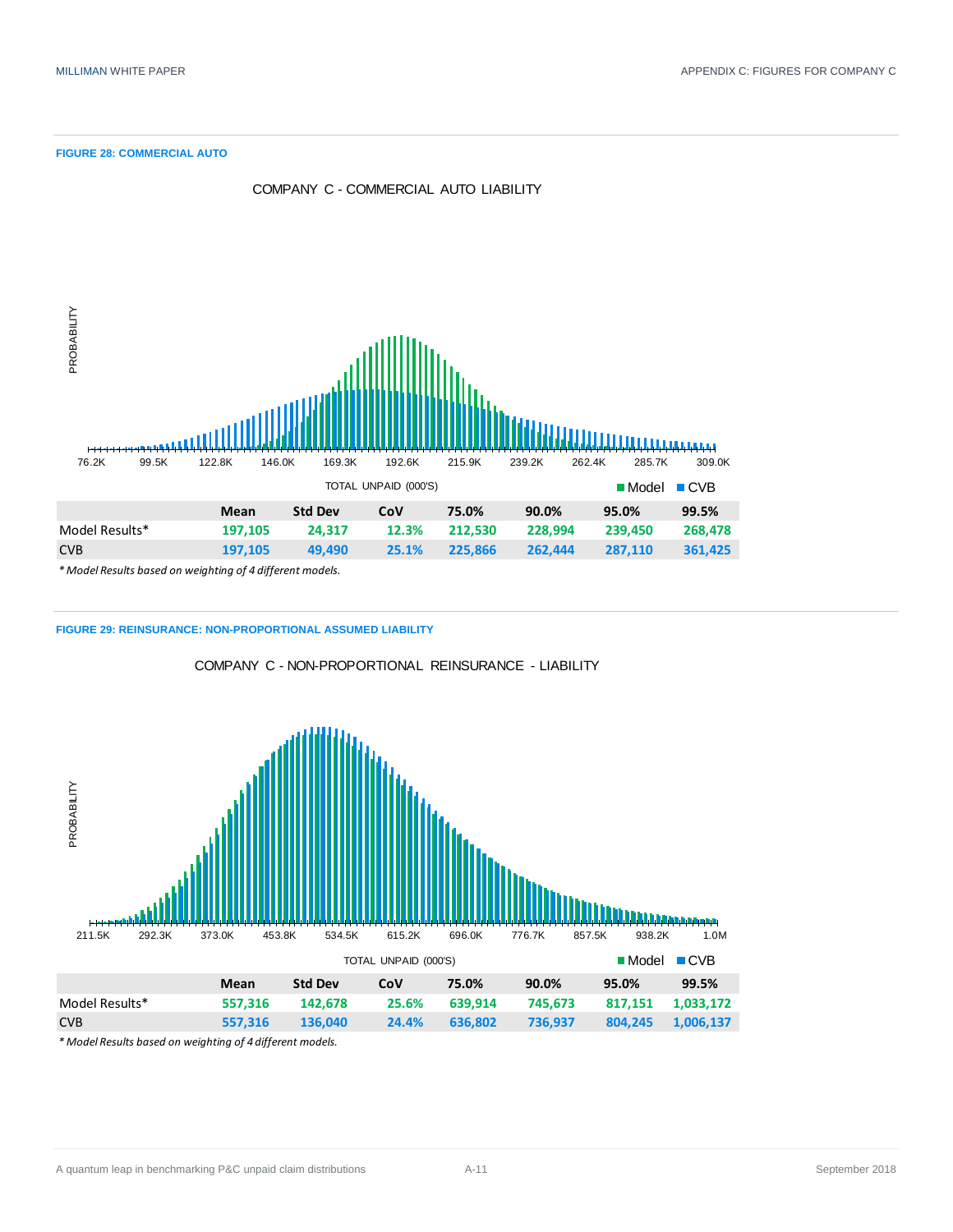#### **FIGURE 30: REINSURANCE: NON-PROPORTIONAL ASSUMED PROPERTY**



COMPANY C - NON-PROPORTIONAL REINSURANCE - PROPERTY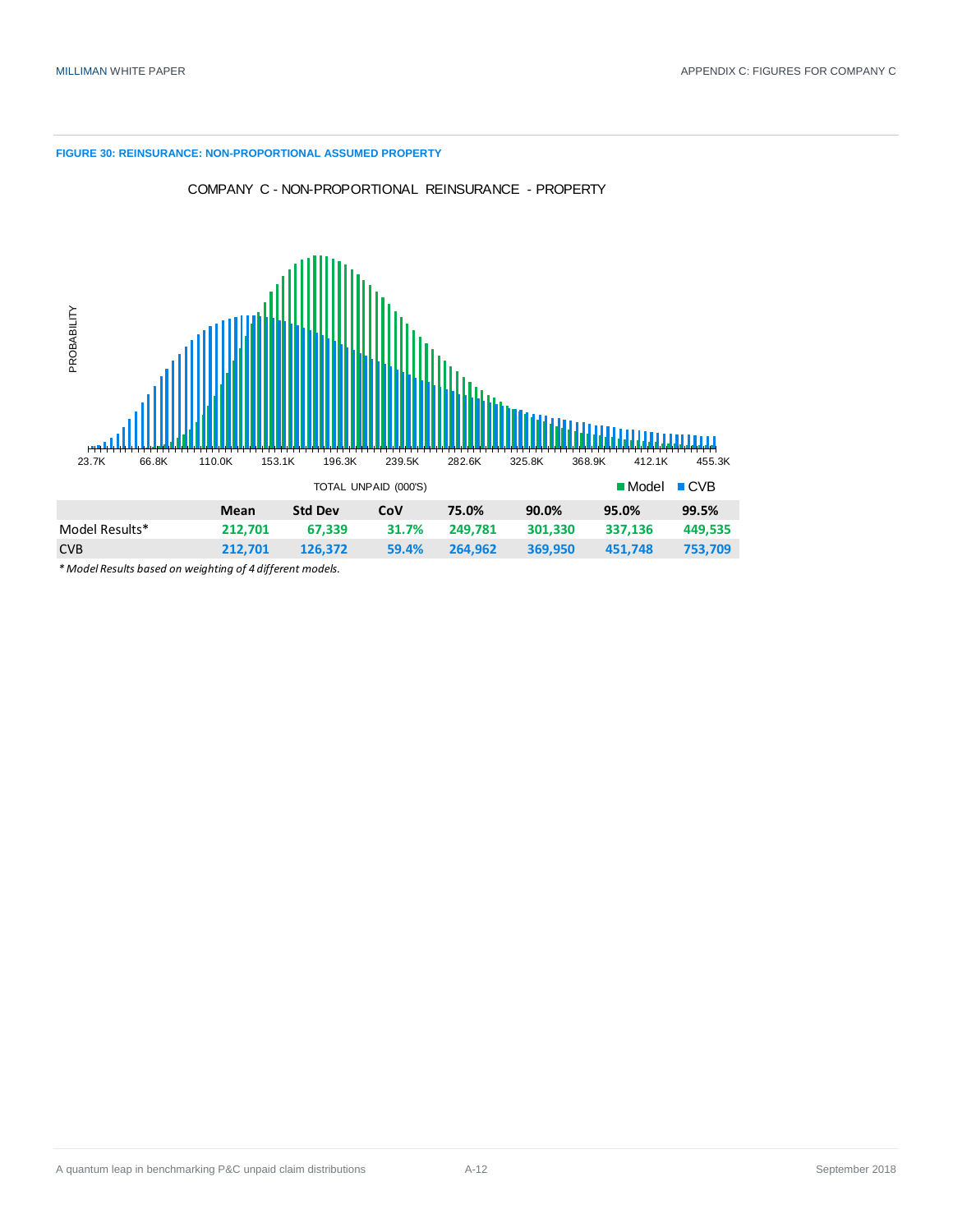**FIGURE 31: COMMERCIAL AUTO**



**FIGURE 32: HOMEOWNERS AND FARMOWNERS**



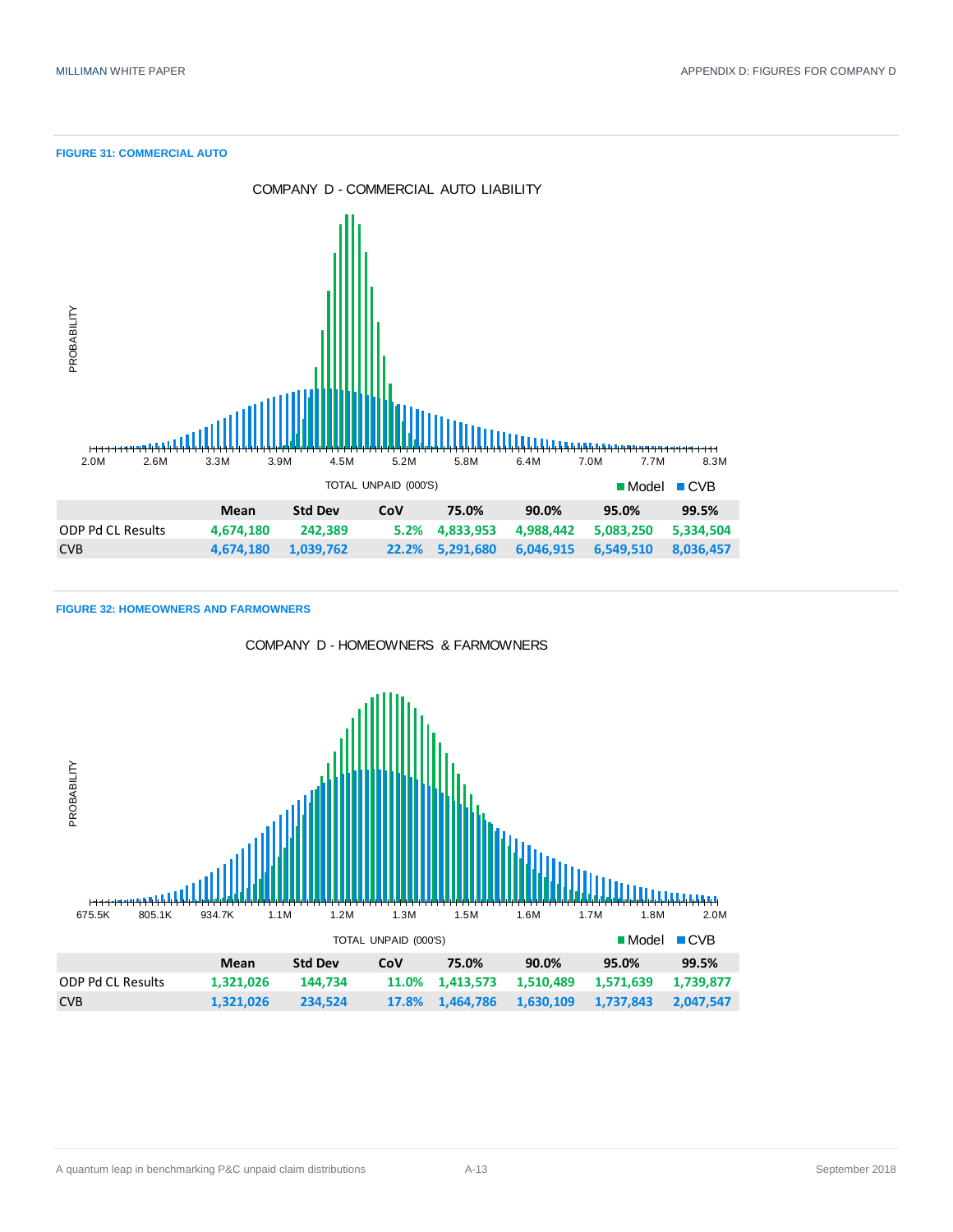#### **FIGURE 33: PRIVATE PASSENGER AUTO LIABILITY**



COMPANY D - PRIVATE PASSENGER AUTO LIABILITY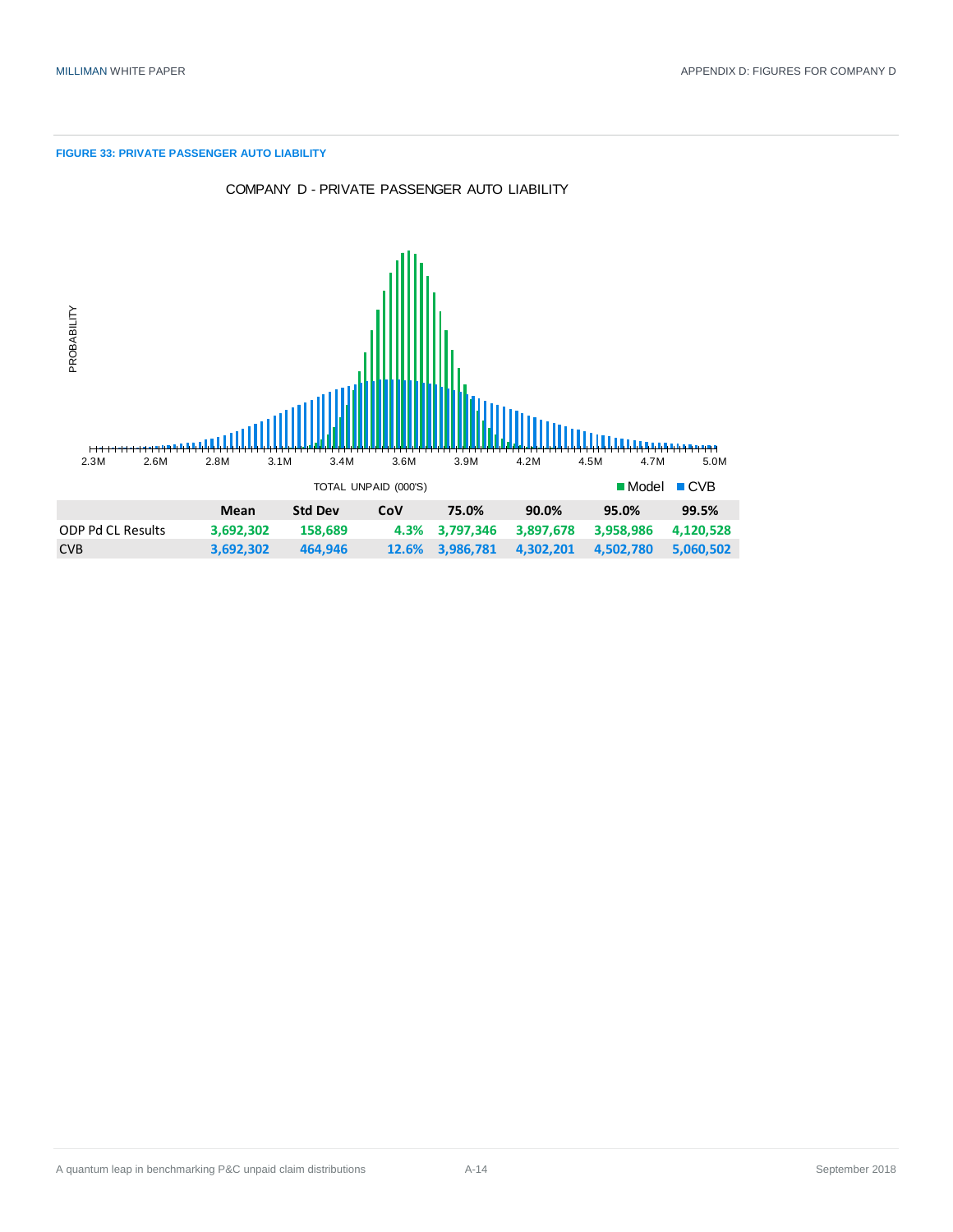**FIGURE 34: COMMERCIAL AUTO**



#### **FIGURE 35: HOMEOWNERS AND FARMOWNERS**